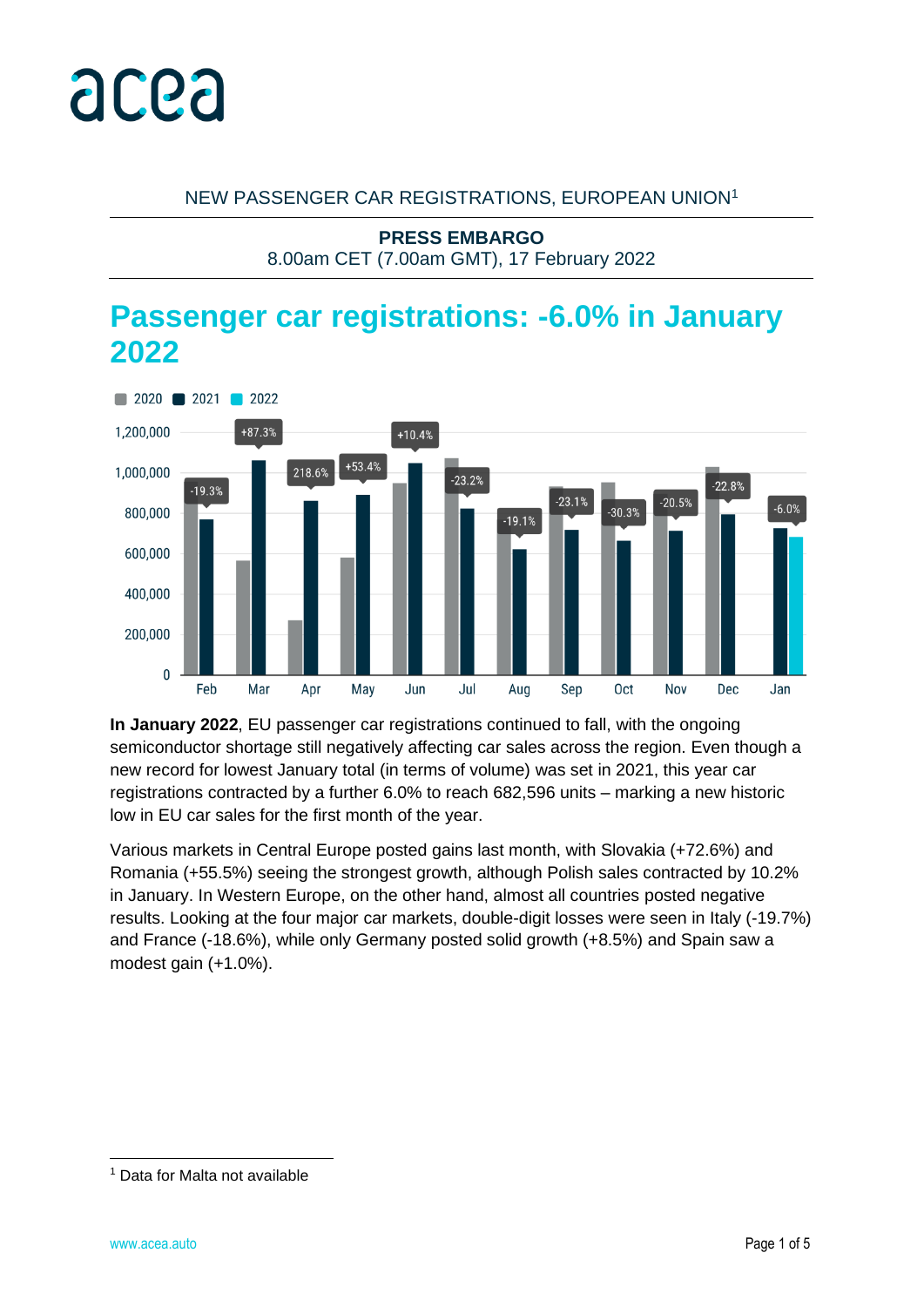8.00am CET (7.00am GMT), 17 February 2022

## **NEW PASSENGER CAR REGISTRATIONS, BY MARKET**

### $EUROPEAN UNION<sup>1</sup> + EFTA + UK$

|                       |              | <b>JANUARY</b> |          | <b>JANUARY-JANUARY</b> |         |          |  |  |
|-----------------------|--------------|----------------|----------|------------------------|---------|----------|--|--|
|                       | <b>Units</b> |                | % change | <b>Units</b>           |         | % change |  |  |
|                       | 2022         | 2021           | 22/21    | 2022                   | 2021    | 22/21    |  |  |
| Austria               | 15,619       | 14,133         | $+10.5$  | 15,619                 | 14,133  | $+10.5$  |  |  |
| Belgium               | 33,947       | 37,735         | $-10.0$  | 33,947                 | 37,735  | $-10.0$  |  |  |
| <b>Bulgaria</b>       | 2,034        | 1,769          | $+15.0$  | 2,034                  | 1,769   | $+15.0$  |  |  |
| Croatia               | 2,944        | 2,898          | $+1.6$   | 2,944                  | 2,898   | $+1.6$   |  |  |
| Cyprus                | 1,110        | 841            | $+32.0$  | 1,110                  | 841     | $+32.0$  |  |  |
| Czech Republic        | 16,263       | 14,794         | $+9.9$   | 16,263                 | 14,794  | $+9.9$   |  |  |
| Denmark               | 9,406        | 10,253         | $-8.3$   | 9,406                  | 10,253  | $-8.3$   |  |  |
| Estonia               | 1,724        | 1,982          | $-13.0$  | 1,724                  | 1,982   | $-13.0$  |  |  |
| Finland               | 7,881        | 9,376          | $-15.9$  | 7,881                  | 9,376   | $-15.9$  |  |  |
| France                | 102,899      | 126,380        | $-18.6$  | 102,899                | 126,380 | $-18.6$  |  |  |
| Germany               | 184,112      | 169,754        | $+8.5$   | 184,112                | 169,754 | $+8.5$   |  |  |
| Greece                | 5,521        | 7,766          | $-28.9$  | 5,521                  | 7,766   | $-28.9$  |  |  |
| Hungary               | 8,088        | 8,868          | $-8.8$   | 8,088                  | 8,868   | $-8.8$   |  |  |
| Ireland               | 25,043       | 25,140         | $-0.4$   | 25,043                 | 25,140  | $-0.4$   |  |  |
| Italy                 | 107,814      | 134,198        | $-19.7$  | 107,814                | 134,198 | $-19.7$  |  |  |
| Latvia                | 1,190        | 989            | $+20.3$  | 1,190                  | 989     | $+20.3$  |  |  |
| Lithuania             | 2,247        | 2,314          | $-2.9$   | 2,247                  | 2,314   | $-2.9$   |  |  |
| Luxembourg            | 3,300        | 3,747          | $-11.9$  | 3,300                  | 3,747   | $-11.9$  |  |  |
| Netherlands           | 30,984       | 34,929         | $-11.3$  | 30,984                 | 34,929  | $-11.3$  |  |  |
| Poland                | 28,975       | 32,262         | $-10.2$  | 28,975                 | 32,262  | $-10.2$  |  |  |
| Portugal              | 9,829        | 10,029         | $-2.0$   | 9,829                  | 10,029  | $-2.0$   |  |  |
| Romania               | 9,337        | 6,004          | $+55.5$  | 9,337                  | 6,004   | $+55.5$  |  |  |
| Slovakia              | 5,739        | 3,325          | $+72.6$  | 5,739                  | 3,325   | $+72.6$  |  |  |
| Slovenia              | 4,320        | 4,391          | $-1.6$   | 4,320                  | 4,391   | $-1.6$   |  |  |
| Spain                 | 42,377       | 41,961         | $+1.0$   | 42,377                 | 41,961  | $+1.0$   |  |  |
| Sweden                | 19,893       | 20,573         | $-3.3$   | 19,893                 | 20,573  | $-3.3$   |  |  |
| <b>EUROPEAN UNION</b> | 682,596      | 726,411        | $-6.0$   | 682,596                | 726,411 | $-6.0$   |  |  |
| $EU14^2$              | 598,625      | 645,974        | $-7.3$   | 598,625                | 645,974 | $-7.3$   |  |  |
| EUI2 <sup>3</sup>     | 83,971       | 80,437         | $+4.4$   | 83,971                 | 80,437  | $+4.4$   |  |  |
| Iceland               | 884          | 579            | $+52.7$  | 884                    | 579     | $+52.7$  |  |  |
| Norway                | 7,957        | 10,301         | $-22.8$  | 7,957                  | 10,301  | $-22.8$  |  |  |
| Switzerland           | 15,899       | 15,130         | $+5.1$   | 15,899                 | 15,130  | $+5.1$   |  |  |
| <b>EFTA</b>           | 24,740       | 26,010         | $-4.9$   | 24,740                 | 26,010  | $-4.9$   |  |  |
| United Kingdom        | 115,087      | 90,249         | $+27.5$  | 115,087                | 90,249  | $+27.5$  |  |  |
| EU + EFTA + UK        | 822,423      | 842,670        | $-2.4$   | 822,423                | 842,670 | $-2.4$   |  |  |
| $EU14 + EFTA + UK$    | 738,452      | 762,233        | $-3.1$   | 738,452                | 762,233 | $-3.1$   |  |  |

SOURCE: NATIONAL AUTOMOBILE MANUFACTURERS' ASSOCIATIONS **1 1 AU AUTOMOBILE MANUFACTURERS' ASSOCIATIONS 1**Data for Malta na

 $2$ Member states before the 2004 enlargement



This information is available on ACEA's website: **www.acea.auto** 

For further information, please contact Francesca Piazza, Statistics Manager, at fp@acea.auto Page 2 of 5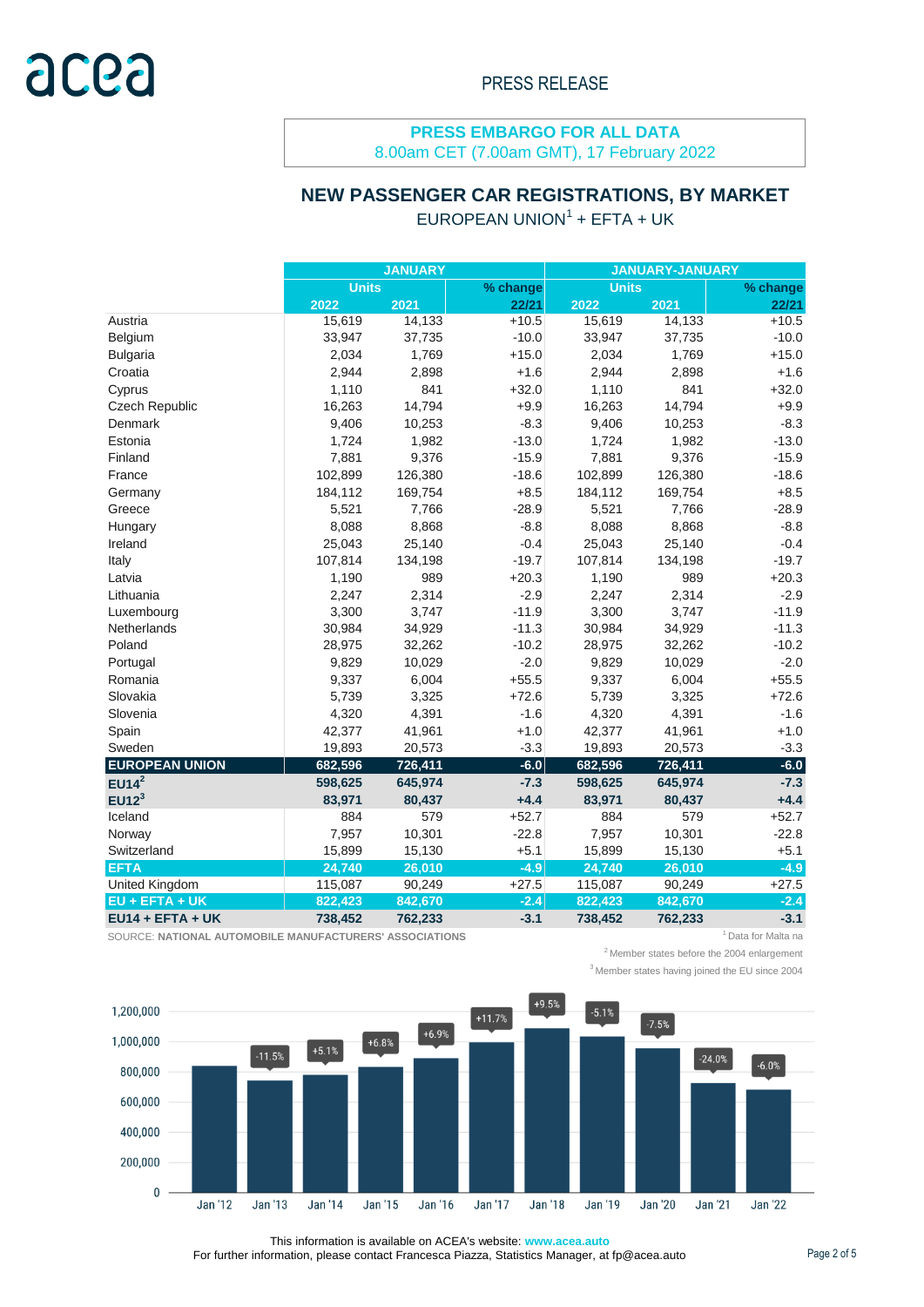8.00am CET (7.00am GMT), 17 February 2022

## **NEW PASSENGER CAR REGISTRATIONS, BY MANUFACTURER**

|                                |                        |      | <b>JANUARY</b> |         |          |                        |      | <b>JANUARY-JANUARY</b> |         |          |
|--------------------------------|------------------------|------|----------------|---------|----------|------------------------|------|------------------------|---------|----------|
|                                | $%$ share <sup>1</sup> |      | <b>Units</b>   |         | % change | $%$ share <sup>1</sup> |      | <b>Units</b>           |         | % change |
|                                | '22                    | '21  | 2022           | 2021    | 22/21    | '22                    | '21  | 2022                   | 2021    | 22/21    |
| <b>Volkswagen Group</b>        | 25.4                   | 25.6 | 173,262        | 186,255 | $-7.0$   | 25.4                   | 25.6 | 173,262                | 186,255 | $-7.0$   |
| Volkswagen                     | 11.0                   | 11.3 | 75,230         | 81,825  | $-8.1$   | 11.0                   | 11.3 | 75,230                 | 81,825  | $-8.1$   |
| Skoda                          | 5.7                    | 5.8  | 38,873         | 42,298  | $-8.1$   | 5.7                    | 5.8  | 38,873                 | 42,298  | $-8.1$   |
| Audi                           | 4.8                    | 4.4  | 32,681         | 31,710  | $+3.1$   | 4.8                    | 4.4  | 32,681                 | 31,710  | $+3.1$   |
| Sear <sup>2</sup>              | 3.0                    | 3.6  | 20,300         | 25,887  | $-21.6$  | 3.0                    | 3.6  | 20,300                 | 25,887  | $-21.6$  |
| Porsche                        | 0.9                    | 0.6  | 5,823          | 4,270   | $+36.4$  | 0.9                    | 0.6  | 5,823                  | 4,270   | $+36.4$  |
| Others $3$                     | 0.1                    | 0.0  | 355            | 265     | $+34.0$  | 0.1                    | 0.0  | 355                    | 265     | $+34.0$  |
| <b>Stellantis</b>              | 20.5                   | 22.7 | 139,949        | 164,915 | $-15.1$  | 20.5                   | 22.7 | 139,949                | 164,915 | $-15.1$  |
| Peugeot                        | 6.9                    | 7.8  | 47,165         | 56,663  | $-16.8$  | 6.9                    | 7.8  | 47,165                 | 56,663  | $-16.8$  |
| $\mathsf{Fiat}^4$              | 3.8                    | 4.5  | 25,871         | 32,857  | $-21.3$  | 3.8                    | 4.5  | 25,871                 | 32,857  | $-21.3$  |
| Opel/Vauxhall                  | 3.7                    | 3.8  | 25,586         | 27,865  | $-8.2$   | 3.7                    | 3.8  | 25,586                 | 27,865  | $-8.2$   |
| Citroen                        | 3.6                    | 4.1  | 24,721         | 30,096  | $-17.9$  | 3.6                    | 4.1  | 24,721                 | 30,096  | $-17.9$  |
| Jeep                           | 1.3                    | 1.2  | 8,743          | 8,930   | $-2.1$   | 1.3                    | 1.2  | 8,743                  | 8,930   | $-2.1$   |
| Lancia/Chrysler                | 0.5                    | 0.6  | 3,268          | 4,052   | $-19.3$  | 0.5                    | 0.6  | 3,268                  | 4,052   | $-19.3$  |
| DS                             | 0.4                    | 0.3  | 2,837          | 2,542   | $+11.6$  | 0.4                    | 0.3  | 2,837                  | 2,542   | $+11.6$  |
| Alfa Romeo                     | 0.2                    | 0.2  | 1,507          | 1,621   | $-7.0$   | 0.2                    | 0.2  | 1,507                  | 1,621   | $-7.0$   |
| Others $5$                     | 0.0                    | 0.0  | 251            | 289     | $-13.1$  | 0.0                    | 0.0  | 251                    | 289     | $-13.1$  |
| <b>Renault Group</b>           | 10.5                   | 10.2 | 71,349         | 73,926  | $-3.5$   | 10.5                   | 10.2 | 71,349                 | 73,926  | $-3.5$   |
| Renault                        | 5.7                    | 6.4  | 39,088         | 46,344  | $-15.7$  | 5.7                    | 6.4  | 39,088                 | 46,344  | $-15.7$  |
| Dacia                          | 4.7                    | 3.8  | 31,953         | 27,450  | $+16.4$  | 4.7                    | 3.8  | 31,953                 | 27,450  | $+16.4$  |
| Alpine                         | 0.0                    | 0.0  | 154            | 71      | $+116.9$ | 0.0                    | 0.0  | 154                    | 71      | $+116.9$ |
| Lada                           | 0.0                    | 0.0  | 154            | 61      | $+152.5$ | 0.0                    | 0.0  | 154                    | 61      | $+152.5$ |
| <b>Hyundai Group</b>           | 9.7                    | 7.1  | 66,249         | 51,475  | $+28.7$  | 9.7                    | 7.1  | 66,249                 | 51,475  | $+28.7$  |
| Kia                            | 5.2                    | 3.7  | 35,712         | 26,922  | $+32.6$  | 5.2                    | 3.7  | 35,712                 | 26,922  | $+32.6$  |
| Hyundai                        | 4.5                    | 3.4  | 30,537         | 24,553  | $+24.4$  | 4.5                    | 3.4  | 30,537                 | 24,553  | $+24.4$  |
| <b>Toyota Group</b>            | 8.4                    | 7.2  | 57,155         | 52,114  | $+9.7$   | 8.4                    | 7.2  | 57,155                 | 52,114  | $+9.7$   |
| Toyota                         | 8.0                    | 6.8  | 54,866         | 49,610  | $+10.6$  | 8.0                    | 6.8  | 54,866                 | 49,610  | $+10.6$  |
| Lexus                          | 0.3                    | 0.3  | 2,289          | 2,504   | $-8.6$   | 0.3                    | 0.3  | 2,289                  | 2,504   | $-8.6$   |
| <b>BMW Group</b>               | 7.0                    | 7.3  | 47,997         | 52,877  | $-9.2$   | 7.0                    | 7.3  | 47,997                 | 52,877  | $-9.2$   |
| <b>BMW</b>                     | 5.4                    | 6.1  | 36,625         | 44,556  | $-17.8$  | 5.4                    | 6.1  | 36,625                 | 44,556  | $-17.8$  |
| Mini                           | 1.7                    | 1.1  | 11,372         | 8,321   | $+36.7$  | 1.7                    | 1.1  | 11,372                 | 8,321   | $+36.7$  |
| <b>Mercedes-Benz</b>           | 5.7                    | 6.2  | 38,873         | 45,086  | $-13.8$  | 5.7                    | 6.2  | 38,873                 | 45,086  | $-13.8$  |
| Mercedes                       | 5.4                    | 5.9  | 37,166         | 42,589  | $-12.7$  | 5.4                    | 5.9  | 37,166                 | 42,589  | $-12.7$  |
| Smart                          | 0.3                    | 0.3  | 1,707          | 2,497   | $-31.6$  | 0.3                    | 0.3  | 1,707                  | 2,497   | $-31.6$  |
| <b>Ford</b>                    | 4.4                    | 5.1  | 30,043         | 36,921  | $-18.6$  | 4.4                    | 5.1  | 30,043                 | 36,921  | $-18.6$  |
| Volvo                          | 2.2                    | 2.7  | 15,026         | 19,340  | $-22.3$  | 2.2                    | 2.7  | 15,026                 | 19,340  | $-22.3$  |
| <b>Nissan</b>                  | 1.6                    | 2.0  | 11,098         | 14,273  | $-22.2$  | 1.6                    | 2.0  | 11,098                 | 14,273  | $-22.2$  |
| <b>Mazda</b>                   | $1.2$                  | 0.9  | 8,072          | 6,898   | $+17.0$  | 1.2                    | 0.9  | 8,072                  | 6,898   | $+17.0$  |
| <b>Jaguar Land Rover Group</b> | 0.5                    | 0.6  | 3,643          | 4,353   | $-16.3$  | 0.5                    | 0.6  | 3,643                  | 4,353   | $-16.3$  |
| <b>Land Rover</b>              | 0.4                    | 0.5  | 2,934          | 3,423   | $-14.3$  | 0.4                    | 0.5  | 2,934                  | 3,423   | $-14.3$  |
| Jaguar                         | 0.1                    | 0.1  | 709            | 930     | $-23.8$  | 0.1                    | 0.1  | 709                    | 930     | $-23.8$  |
| <b>Mitsubishi</b>              | 0.5                    | 0.5  | 3,537          | 3,472   | $+1.9$   | 0.5                    | 0.5  | 3,537                  | 3,472   | $+1.9$   |
| Honda                          | 0.4                    | 0.3  | 2,723          | 2,460   | $+10.7$  | 0.4                    | 0.3  | 2,723                  | 2,460   | $+10.7$  |

EUROPEAN UNION

SOURCE: ACEA MEMBERS **1** ACEA estimation based on total by market

 $2$ Including Cupra

<sup>3</sup> Including Bentley, Lamborghini and Bugatti

<sup>4</sup> Including Abarth

<sup>5</sup> Including Dodge, Maserati and RAM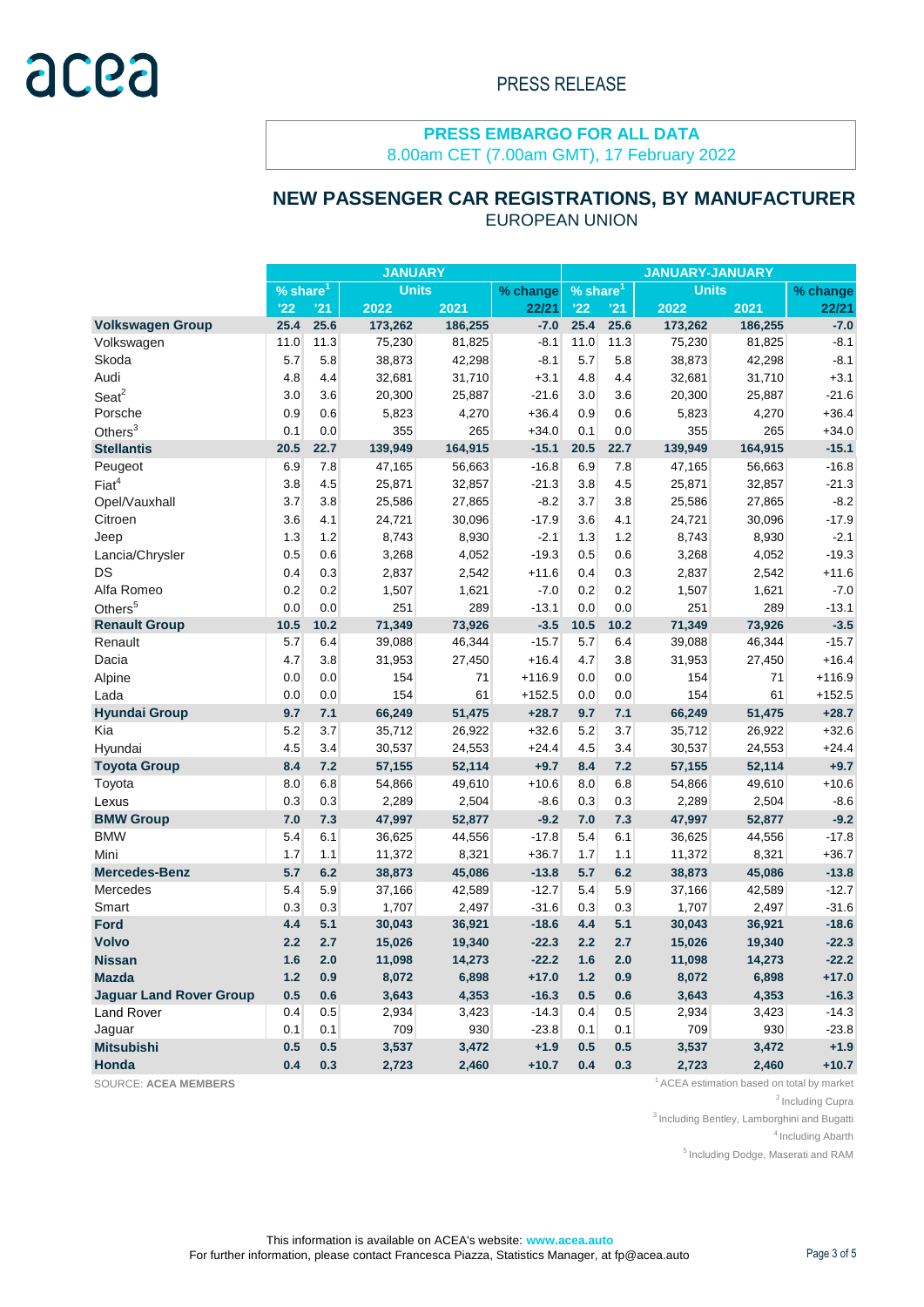8.00am CET (7.00am GMT), 17 February 2022

# **NEW PASSENGER CAR REGISTRATIONS, BY MANUFACTURER**

EUROPEAN UNION + EFTA + UK

|                                | <b>JANUARY</b>                         |      |          |                      | <b>JANUARY-JANUARY</b> |              |      |          |         |          |
|--------------------------------|----------------------------------------|------|----------|----------------------|------------------------|--------------|------|----------|---------|----------|
|                                | <b>Units</b><br>$%$ share <sup>1</sup> |      | % change | % share <sup>1</sup> |                        | <b>Units</b> |      | % change |         |          |
|                                | '22                                    | 21   | 2022     | 2021                 | 22/21                  | '22          | '21  | 2022     | 2021    | 22/21    |
| <b>Volkswagen Group</b>        | 25.1                                   | 25.4 | 206,018  | 213,954              | $-3.7$                 | 25.1         | 25.4 | 206,018  | 213,954 | $-3.7$   |
| Volkswagen                     | 10.4                                   | 10.9 | 85,933   | 91,504               | $-6.1$                 | 10.4         | 10.9 | 85,933   | 91,504  | $-6.1$   |
| Skoda                          | 5.4                                    | 5.5  | 44,173   | 46,751               | $-5.5$                 | 5.4          | 5.5  | 44,173   | 46,751  | $-5.5$   |
| Audi                           | 5.3                                    | 4.8  | 43,638   | 40,092               | $+8.8$                 | 5.3          | 4.8  | 43,638   | 40,092  | $+8.8$   |
| $S$ eat $2$                    | 2.9                                    | 3.5  | 23,975   | 29,555               | $-18.9$                | 2.9          | 3.5  | 23,975   | 29,555  | $-18.9$  |
| Porsche                        | 0.9                                    | 0.7  | 7,752    | 5,610                | $+38.2$                | 0.9          | 0.7  | 7,752    | 5,610   | $+38.2$  |
| Others $3$                     | 0.1                                    | 0.1  | 547      | 442                  | $+23.8$                | 0.1          | 0.1  | 547      | 442     | $+23.8$  |
| <b>Stellantis</b>              | 19.1                                   | 21.2 | 156,673  | 178,931              | $-12.4$                | 19.1         | 21.2 | 156,673  | 178,931 | $-12.4$  |
| Peugeot                        | 6.3                                    | 7.2  | 52,160   | 60,913               | $-14.4$                | 6.3          | 7.2  | 52,160   | 60,913  | $-14.4$  |
| Opel/Vauxhall                  | 4.0                                    | 4.0  | 32,678   | 33,885               | $-3.6$                 | 4.0          | 4.0  | 32,678   | 33,885  | $-3.6$   |
| Fiat <sup>4</sup>              | 3.3                                    | 4.0  | 27,524   | 33,790               | $-18.5$                | 3.3          | 4.0  | 27,524   | 33,790  | $-18.5$  |
| Citroen                        | 3.2                                    | 3.8  | 26,692   | 32,030               | $-16.7$                | 3.2          | 3.8  | 26,692   | 32,030  | $-16.7$  |
| Jeep                           | 1.1                                    | 1.1  | 9,133    | 9,375                | $-2.6$                 | 1.1          | 1.1  | 9,133    | 9,375   | $-2.6$   |
| Lancia/Chrysler                | 0.4                                    | 0.5  | 3,268    | 4,052                | $-19.3$                | 0.4          | 0.5  | 3,268    | 4,052   | $-19.3$  |
| DS                             | 0.4                                    | 0.3  | 3,233    | 2,713                | $+19.2$                | 0.4          | 0.3  | 3,233    | 2,713   | $+19.2$  |
| Alfa Romeo                     | 0.2                                    | 0.2  | 1,648    | 1,807                | $-8.8$                 | 0.2          | 0.2  | 1,648    | 1,807   | $-8.8$   |
| Others <sup>5</sup>            | 0.0                                    | 0.0  | 337      | 366                  | $-7.9$                 | 0.0          | 0.0  | 337      | 366     | $-7.9$   |
| <b>Hyundai Group</b>           | 10.3                                   | 7.4  | 84,789   | 62,434               | $+35.8$                | 10.3         | 7.4  | 84,789   | 62,434  | $+35.8$  |
| Kia                            | 5.7                                    | 4.0  | 47,137   | 33,971               | $+38.8$                | 5.7          | 4.0  | 47,137   | 33,971  | $+38.8$  |
| Hyundai                        | 4.6                                    | 3.4  | 37,652   | 28,463               | $+32.3$                | 4.6          | 3.4  | 37,652   | 28,463  | $+32.3$  |
| <b>Renault Group</b>           | 9.3                                    | 9.2  | 76,712   | 77,395               | $-0.9$                 | 9.3          | 9.2  | 76,712   | 77,395  | $-0.9$   |
| Renault                        | 5.1                                    | 5.8  | 42,219   | 48,586               | $-13.1$                | 5.1          | 5.8  | 42,219   | 48,586  | $-13.1$  |
| Dacia                          | 4.2                                    | 3.4  | 34,150   | 28,671               | $+19.1$                | 4.2          | 3.4  | 34,150   | 28,671  | $+19.1$  |
| Alpine                         | 0.0                                    | 0.0  | 189      | 77                   | $+145.5$               | 0.0          | 0.0  | 189      | 77      | $+145.5$ |
| Lada                           | 0.0                                    | 0.0  | 154      | 61                   | $+152.5$               | 0.0          | 0.0  | 154      | 61      | $+152.5$ |
| <b>Toyota Group</b>            | 8.2                                    | 7.1  | 67,674   | 59,649               | $+13.5$                | 8.2          | 7.1  | 67,674   | 59,649  | $+13.5$  |
| Toyota                         | 7.8                                    | 6.7  | 64,365   | 56,312               | $+14.3$                | 7.8          | 6.7  | 64,365   | 56,312  | $+14.3$  |
| Lexus                          | 0.4                                    | 0.4  | 3,309    | 3,337                | $-0.8$                 | 0.4          | 0.4  | 3,309    | 3,337   | $-0.8$   |
| <b>BMW Group</b>               | 7.5                                    | 7.6  | 61,934   | 64,345               | $-3.7$                 | 7.5          | 7.6  | 61,934   | 64,345  | $-3.7$   |
| <b>BMW</b>                     | 5.7                                    | 6.4  | 46,777   | 54,014               | $-13.4$                | 5.7          | 6.4  | 46,777   | 54,014  | $-13.4$  |
| Mini                           | 1.8                                    | 1.2  | 15,157   | 10,331               | $+46.7$                | 1.8          | 1.2  | 15,157   | 10,331  | $+46.7$  |
| <b>Mercedes-Benz</b>           | 5.7                                    | 6.3  | 47,280   | 53,336               | $-11.4$                | 5.7          | 6.3  | 47,280   | 53,336  | $-11.4$  |
| Mercedes                       | 5.5                                    | 6.0  | 45,463   | 50,746               | $-10.4$                | 5.5          | 6.0  | 45,463   | 50,746  | $-10.4$  |
| Smart                          | 0.2                                    | 0.3  | 1,817    | 2,590                | $-29.8$                | 0.2          | 0.3  | 1,817    | 2,590   | $-29.8$  |
| <b>Ford</b>                    | 4.6                                    | 5.5  | 38,180   | 45,954               | $-16.9$                | 4.6          | 5.5  | 38,180   | 45,954  | $-16.9$  |
| <b>Volvo</b>                   | 2.4                                    | 2.9  | 19,421   | 24,341               | $-20.2$                | 2.4          | 2.9  | 19,421   | 24,341  | $-20.2$  |
| <b>Nissan</b>                  | 1.9                                    | 2.3  | 15,879   | 19,471               | $-18.4$                | 1.9          | 2.3  | 15,879   | 19,471  | $-18.4$  |
| <b>Mazda</b>                   | 1.3                                    | 1.0  | 10,512   | 8,204                | $+28.1$                | 1.3          | 1.0  | 10,512   | 8,204   | $+28.1$  |
| <b>Jaguar Land Rover Group</b> | 0.9                                    | 1.1  | 7,629    | 9,500                | $-19.7$                | 0.9          | 1.1  | 7,629    | 9,500   | $-19.7$  |
| <b>Land Rover</b>              | 0.8                                    | 0.9  | 6,194    | 7,436                | $-16.7$                | 0.8          | 0.9  | 6,194    | 7,436   | $-16.7$  |
| Jaguar                         | 0.2                                    | 0.2  | 1,435    | 2,064                | $-30.5$                | 0.2          | 0.2  | 1,435    | 2,064   | $-30.5$  |
| Honda                          | 0.7                                    | 0.4  | 5,464    | 3,625                | $+50.7$                | 0.7          | 0.4  | 5,464    | 3,625   | $+50.7$  |
| <b>Mitsubishi</b>              | 0.5                                    | 0.5  | 3,734    | 4,168                | $-10.4$                | 0.5          | 0.5  | 3,734    | 4,168   | $-10.4$  |

SOURCE: ACEA MEMBERS **1** ACEA estimation based on total by market

<sup>2</sup> Including Cupra

 $3$  Including Bentley, Lamborghini and Bugatti

<sup>4</sup> Including Abarth

<sup>5</sup> Including Dodge, Maserati and RAM